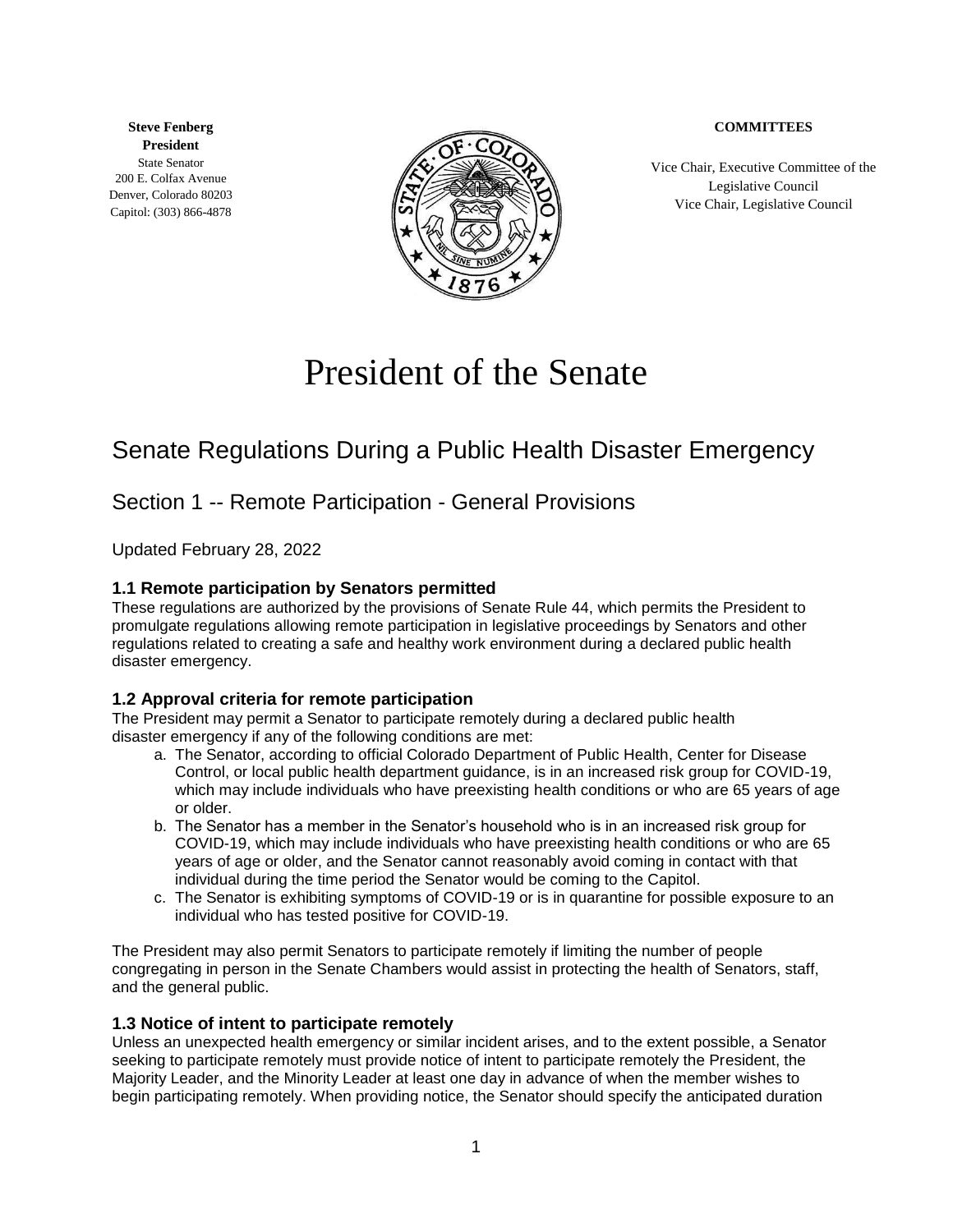of their desire to participate remotely. The President will approve or deny the requesting Senator within 24 hours and provide notice to the requesting Senator, the Majority Leader, the Minority Leader, and the Senate Secretary. If approving a Senator's request, the President may specify the duration that the requesting Senator is permitted to participate remotely.

#### **1.4 Rights, privileges, and responsibilities**

Senators who are participating remotely generally may participate with the same rights, privileges, and responsibilities as a Senator who is participating in-person, after recognition by the Presiding Officer or Committee Chair.

As much as possible, Senators who are participating remotely are expected to be in communication with the Senator's caucus floor leader, committee chair, or other designated member, to stay informed about the legislative proceedings.

Senators who are participating remotely may speak through the audio feed that is being broadcast into the chamber or committee room only after being recognized by the Presiding Officer or Committee Chair, respectively. A Senator who is participating remotely who wishes to be recognized for speaking through the audio feed, should make that request through the Senator's caucus leadership, the Committee Chair, or by other means such as raising one's hand.

Senators participating remotely are expected to be visually present through the remote participation software while participating in legislative proceedings, unless the President or Committee Chair has approved an alternative method. Senators participating remotely are permitted to leave the view of their camera from time to time just like a Senator can leave the floor of the Senate, or committee room, from time to time to use the restroom, etc.

Front desk staff and non-partisan committee staff will provide Senators who are participating remotely with access to amendments as they become available on iLegislate. It will be the responsibility of the Senator to obtain COW amendments from their caucus leadership.

#### **1.5 Authentication**

Legislative Council Information Technology Staff will establish a method for authenticating the identity of Senators who are participating remotely.

## Section 2 – Technology

#### **2.1 Remote Participation Software**

Unless otherwise determined by the Senate President, all remote participation shall be conducted via Zoom. The Senate President may identify alternative methods of participation, if necessary.

#### **2.2 Recording of Proceedings**

All streams of the proceedings conducted remotely shall be recorded and available as part of the public record.

## Section 3 -- Floor Procedures

#### **3.1 Ascertaining quorum**

A Senator is included when calculating a quorum if the President has approved that the Senator may participate remotely and if the Senator is participating using approved remote participation technology. During a roll call to ascertain a Senate quorum, the remotely participating Senator must raise his or her hand into the camera to signal the Senator's presence when the Senator's name is called or the Senator may simply respond verbally.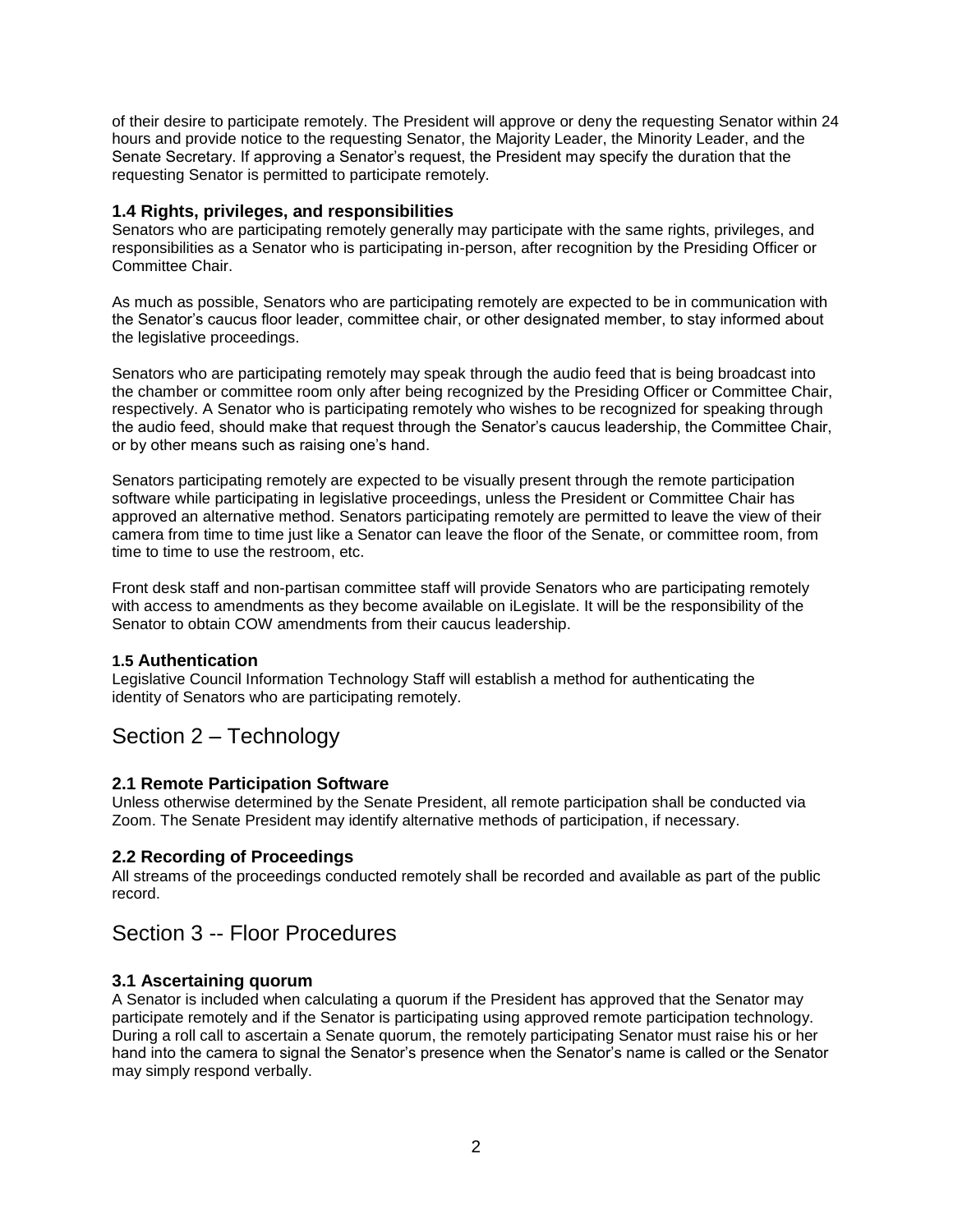#### **3.2 Recorded Votes**

For recorded votes, a Senator participating remotely must raise his or her hand into the camera to signal the Senator's vote at the appropriate time. If video is unavailable, or if a roll call vote is requested, the President will conduct a roll call for those Senators participating remotely and the Senators will speak into the audio through the remote participation technology. In unforeseen circumstances, such as when the remote participation technology is no longer available, a remotely participating Senator may submit the Senator's vote in writing to the Senator's caucus floor leader, or another caucus member designated by the caucus floor leader, to be provided to the President and entered into the record.

#### **3.3 Committee of the Whole**

For standing division votes or votes on motions during the Committee of the Whole, a Senator participating remotely will signal the Senator's position through the remote participation technology. An affirmative vote shall be cast by raising their hand or standing up in the camera view. If video is unavailable, the Senator participating remotely may submit the Senator's vote in writing to the Senator's caucus leader, or another caucus member designated by the caucus leader, to be provided to the presiding officer.

#### **3.4 Call of the Senate**

A call of the Senate cannot be made by Senators who are participating remotely. However, a Senator who is participating remotely can be included in sustaining the call by raising his or her hand into the video screen and being recognized by the President. If video is unavailable, the Senator may submit his or her action of sustaining a call of the Senate by speaking verbally into the audio feed after being called on by the Senate President.

## Section 4 -- Committee Procedures

#### **4.1 Ascertaining quorum**

A Senator is included when calculating a quorum if the President has approved that the Senator may participate remotely and if the Senator is participating using approved remote participation technology. During a roll call to ascertain a Senate quorum, the remotely participating Senator must raise his or her hand into the camera to signal the Senator's presence when the Senator's name is called or the Senator may simply respond verbally and his or her presence shall be recorded in the committee report.

#### **4.2 Recorded Votes**

When the Committee Chair conducts a roll call, Senators participating remotely shall speak into the audio through the remote participation technology. Senators must be visually present through the remote participation software while casting their vote. In unforeseen circumstances, such as when the remote participation technology is no longer available, a remotely participating Senator may submit the Senator's vote in writing to the Committee Chair and the vote shall be entered into the committee report

## Section 5 -- Measures to Facilitate a Safe and Healthy Work Environment

#### **5.1 Spaces Controlled by the Senate**

For purposes of these regulations, "spaces controlled by the Senate" include:

- the following areas in the State Capitol Building:
- the chamber and galleries of the Senate;
- the Senate Chamber lobby;
- Senate Committee Rooms 351, 352, 354, and 356 and the hallway outside of these rooms; and
- the Old Supreme Court Chambers;
- Hearing Room B in the Legislative Services Building.